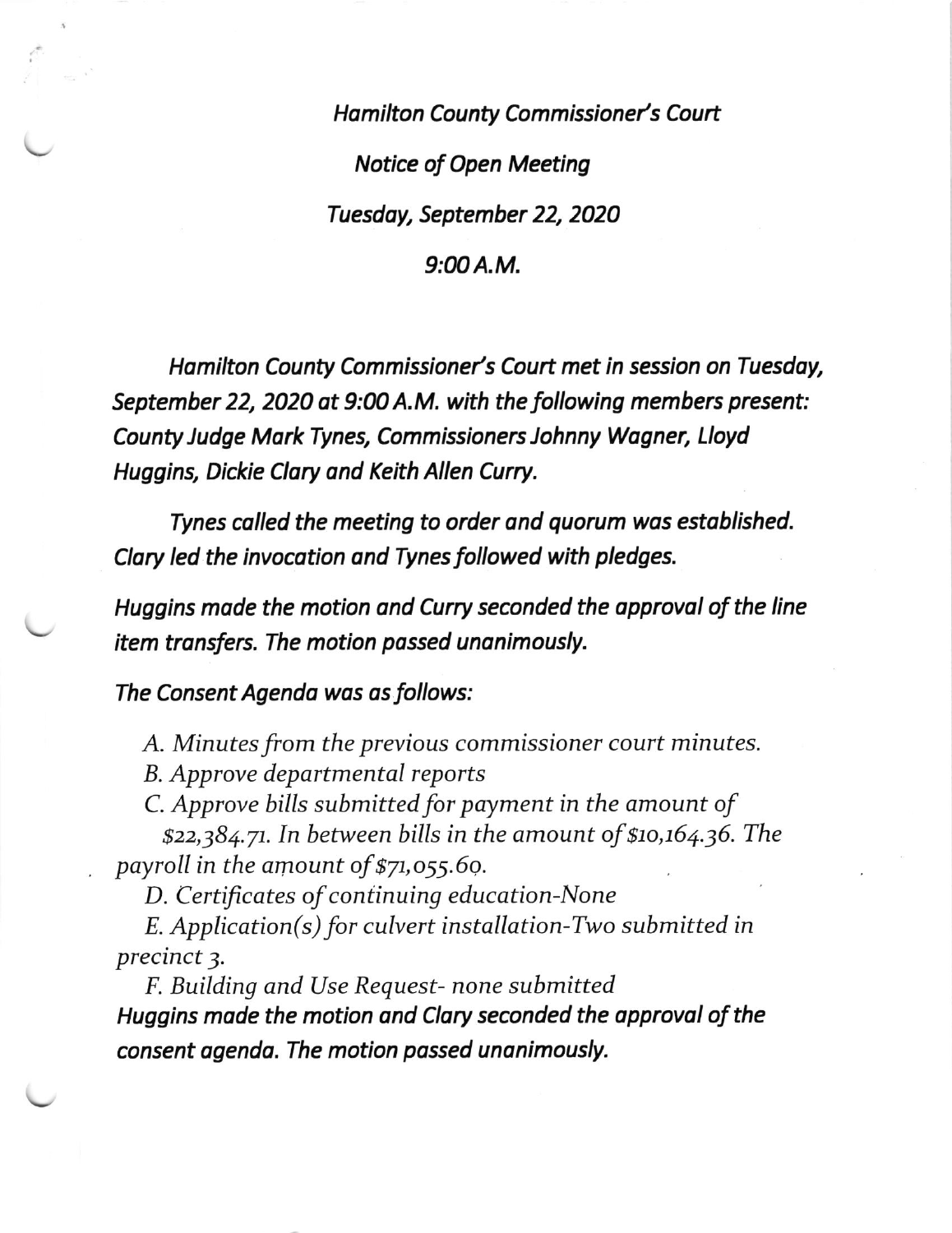There were no personnel updates.

There were no facility updates.

There were no public comments offered in the Public Hearing. Huggins stated that the subdivision has increased traffic at CR234 & CR3235 in precinct 3. Huggins made the motion and Clary seconded the placement of a stop sign at those county roads.

Tynes stated that there were only 12 active cases of Covid-19 as of September 22, 2020. He will be submitting a form to TDEM declaring that Hamilton County is under the 20 cases mandated by the state and will declare our county is exempt from face coverings.

Clary made the motion and Huggins seconded the approval of the Road & Bridge Technician Job Description. The motion passed unanimously.

The court stated that there were some issues with the Tin-Horn/Culvert Installation Application. It doesn't enforce the proper installation of the tin horn and is missing some basic requirements. Hamilton County Attorney, Mark Henkes stated the he would draw a map and present it at the next commissioner's court.

Tynes stated that as of September 22, 2020, Hamilton County still had not received the CTIF Grant.

Curry made the motion and Clary seconded the approval of the declaration of surplus from precinct 2 for a 1995 Dump Truck. The motion carried unanimously.